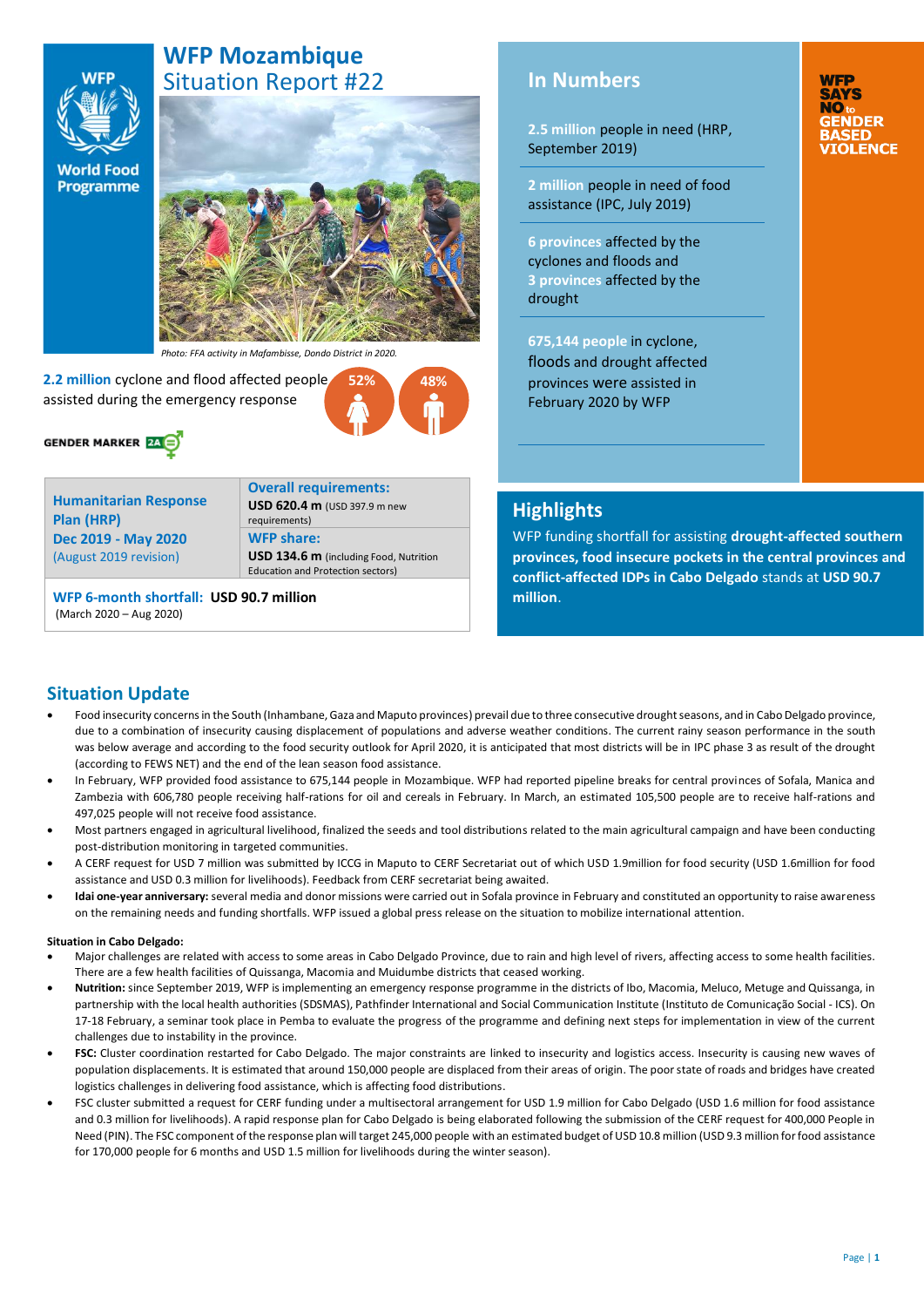# *MWFP Response*

### **Food Assistance, post-cyclone recovery and lean season**

- In February, 700,000 people were planned to be assisted through food distributions countrywide (as per partial information from food assistance partners). This figure broken by shocks: Cyclone Idai (520,263 people); Cyclone Kenneth (32,837 people); conflict (25,345 people) and drought (115,180 people). WFP provided assistance to 675,144 people out of 700,000 people. For livelihood support activities, 932,219 people were assisted from October 2019 to end of February 2020.
- WFP had reported pipeline breaks for central provinces of Sofala, Manica and Zambezia with 606,780 people receiving half-ration for oil and cereals in February. In March, an estimated 105,500 people are to receive half-rations and 497,025 people will not receive any food assistance. The FSC is undertaking advocacy efforts for resource mobilization to cover the food assistance pipeline break.
- In Gorongosa district of Sofala province, the situation of 17,700 people whose food security situation has deteriorated since Cyclone Idai was raised to FSC. The FSL Cluster organized a joint mission to conduct verification and targeting of beneficiaries. The joint mission (INGC, district authorities, FAO, Tecnica-Agronegocio, UNICEF, WFP, World Vision, Helpcode and Gorongosa National Park) took place on 9-15 February. Most of the previously identified communities were assisted - only two were pending (Muziwangunguni and Casa Banana) due to bad road conditions. Following the beneficiary selection, food distributions were held between 28 Feb – 3 Mar. On 4 March, WFP registered 1,020 households in Muziwangunguni and Casa Banana. Food distributions took place on the week of 9 March.
- Some partners (Action-Aid, ADPP and HelpAge) have received resources to support families affected by the 10-15 February floods in the districts of Gorongosa, Meringue and Nhamatanda in Sofala province. IFRC provided food assistance to 217 households in Muchenessa, Buzi District (entire population).
- There are concerns about underserved areas, such as Grudja (Buzi), and floodaffected areas in Nhampoca and Chiadeia (Nhamatanda), which host food insecure people whose crops were destroyed.
- Partners in Sofala and Manica initiated post-distribution monitoring and assessments. The Agriculture Working Group is organizing a post-harvest assessment. A taskforce was created under the leadership of SETSAN, FAO and Solidar Suisse.

### **Nutrition Programme**

- WFP initiated the mapping of information and discussions with stakeholders to develop a new Nutrition and HIV Strategy.
- **Moderate Acute Malnutrition Management:** A new delivery cycle was prepared to all districts covered in the 6 provinces where the programme is implemented from February to end of March. WFP provided capacity training to all Nutrition Programme Assistants and M&E in the 6 provinces. In February, 10,395 children under five received RUSF and 2,405 pregnant and lactating women received super cereal.
- **SETSAN-SNISAN:** WFP supported SETSAN in the Food Security and Nutrition Information System Design Phase 1, aiming to establish a robust information system for FSN (SNISAN) in Mozambique to support policy development. **Gender Transformative and Nutrition Sensitive (GTNS) Project:** As part of the

GTNS project supported by the Austrian Development Cooperation (ADA), Training of Trainers (ToT) was conducted for the Social and Behavior Change Communication (SBCC) component of the nutrition programme. Around 1,500 households received the nutritious food basket; 315 bicycles were purchased and are ready for distribution to enable SBCC trainings; 80 SBCC kits purchased for the District Health Authorities (SDSMAS). A presentation was made on the GTNS Project at an International Symposium on Food Systems in Germany.

• Pellagra: WFP assisted 2,255 households in Nhamatanda and 1,456 households in Buzi district all in resettlement areas to support pellagra prevention.

### **School Feeding Programme**

• In the 2020 school year, the National School Feeding Programme (PRONAE) resumed distributions of healthy meals to over 125,000 school children. It reaches 150 schools in 40 districts.

- WFP is increasing school feeding coverage to 104 new schools in Tete province, supported by Canada. The homegrown school feeding programme will leverage school feeding as a platform for gender equality in semi-arid food insecure districts of Cahora Bassa, Changara, Doa, Marara and Mutarara.
- In 2020, student enrolments increased in 25% in the beneficiary schools of the post-disaster School Feeding Programme in Sofala, funded by Germany and PRONAE. The distributions started on 12 March in 81 schools of 5 districts.

### **Social Protection**

- WFP is assisting 14,000 vulnerable households living in drought-affected districts to help meet their minimum nutrition needs during the lean season through the national Social Protection Programme (Programa Apoio Social Directo - PASD) using cash-based modalities (commodity vouchers and mobile money) to mitigate acute food insecurity between December 2019 and March 2020. In February, mobile money beneficiaries in Gaza were given a cellphone and had their M-Pesa accounts opened. Payments are taking place in March.
- WFP continues supporting the Government in the design and implementation of the post-Idai/Kenneth Social Protection recovery strategy, in close coordination with National Institute of Social Action (INAS), the World Bank and UNICEF. The programme foresees assistance to affected people in the provinces of Cabo-Delgado and Sofala.

### **Cash-Based Transfers**

• In Sofala province, 9,934 households were shifted from in-kind food assistance to CBT modality in Nhamatanda, Caia and Chemba districts. All households received monthly food rations in February. A cash feasibility assessment is being conducted in Nhamatanda, Dondo and Buzi resettlement centres where 2,400 households have been recommended for cash distributions.

## **Food Security Cluster**

- FAO and WFP co-lead the FSC in close collaboration with relevant government authorities. FSC is active in Beira, Chiomio, Pemba and Maputo with meetings held on a biweekly or monthly basis. Inter-cluster activities include capacity strengthening on Protection / PSEA and Data Visualization. Likewise, the FSC is engaged with the Nutrition and Health Clusters in the pellagra response.
- The SETSAN assessment is expected to begin in March 2020. The budget deficit was reduced to USD 15,810 out of the total USD 623,168 through contribution of partners including WFP and UNICEF. Some partners are providing in-kind support to the assessment teams. The assessment is planned to be undertaken in two phases starting in southern provinces in March, followed by central and northern provinces in April 2020. Field data collection will take place in 37 districts. IPC analysis will be undertaken for 45 districts including 6 districts recently assessed in Cabo Delgado and Tete provinces. An additional assessment is planned for Cabo Delgado.
- SETSAN had requested FSC cluster to mobilize cluster partners to support supervision of field data collection for quality control. FSC reached out to preidentified partners and mobilized 14 technical staff that will supervise the data collection process.
- Rationale for the calculation of the cash transfer value for food component of basic needs was endorsed by the national FSC in February 2020 paving way for the CWG to take further the discussions on the use on cash in humanitarian programme.
- The FSL Cluster is engaging with Light for the World to improve the cluster's vulnerability criteria including disability inclusion. FSC is also part of several ongoing initiatives by the national Intercluster Coordination Group (ICCG), including flood rapid response planning and contingency planning for drought.

### **Logistics Cluster**

• The Logistics Cluster is closely monitoring the situation in northern Mozambique where heavy rains and flooding have caused significant logistics and access constraints.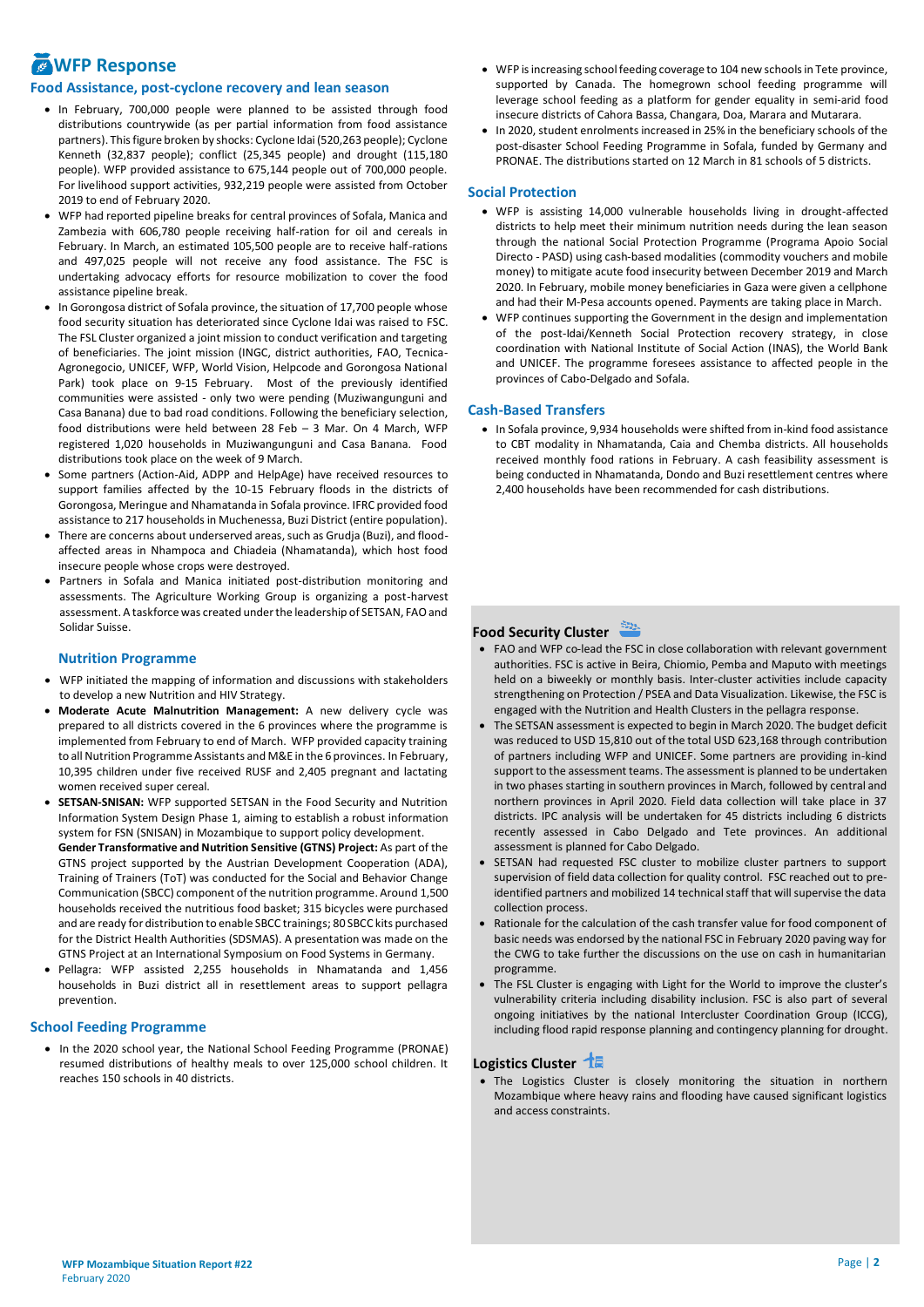### **Interagency Linha Verde Initiative**

- On behalf of the humanitarian community, WFP has supported the establishment of a Community Feedback Mechanism, including a tollfree inter-agency hotline (Linha Verde) which is accessible between 6am to 9pm, 7 days a week. Linha Verde can be used by the affected populations and humanitarian actors to request information or report issues arising from or relating to the humanitarian response. One aspect of accountability to affected populations, 'Linha Verde' also serves as a channel to report sexual exploitation and abuse, corruption and political violence relating to the humanitarian response in Mozambique.
- Claims were registered from the following flood affected areas in Sofala (Buzi, Caia, Beira, Maringue, Nhamatanda) and in Manica (Mabaia, Matarara). Overall, the claims consisted of requests for shelter assistance from people whose houses had been completely flooded and had to seek for refuge in elevated areas and requests for food assistance from people who lost food supplies. Linha Verde shared some cases with INGC, Shelter Cluster and CCCM. INGC informed it is present in affected communities in Buzi and Nhamatanda and Manica with temporary accommodation centers activated and that people could seek for guidance from Community Leaders and Focal Points who are instructed to guide affected communities. Linha Verde dashboard updates are available on: [humanitarianresponse.info.](https://www.humanitarianresponse.info/en/operations/mozambique/protection/documents)

### **Resourcing**

- To initiate life-saving operations, WFP required USD 170 million for the Cyclones Idai and Kenneth emergency response which lasted from March to end of June 2019. Only USD 91 million (53%) was mobilized. For implementing recovery interventions in both cyclone and drought-affected areas between August 2019 until March 2020, which corresponds to the harvest season, WFP's budget requirements stood at USD 110.6 million, out of which USD 54 million were mobilized, leading to pipeline breaks in February and March 2020.
- Moving forward, WFP funding shortfall for assisting drought-affected southern provinces, food insecure pockets in the central provinces and conflict-affected IDPs in Cabo Delgado stands at USD 90.7 million.

### **Contact information:**

- WFP Country Director a.i, Officer in Charge Jame Lattimer [\(james.lattimer@wfp.org\)](mailto:james.lattimer@wfp.org)
- Reporting Officer
- Denise Dalla Colletta [\(denise.colletta@wfp.org\)](mailto:denise.colletta@wfp.org) • Food Security Cluster
- Apolonia Morhaim [\(apolonia.morhaim@wfp.org\)](mailto:apolonia.morhaim@wfp.org) Further information: https://www1.wfp.org/emergencies/mozambiqueemergency